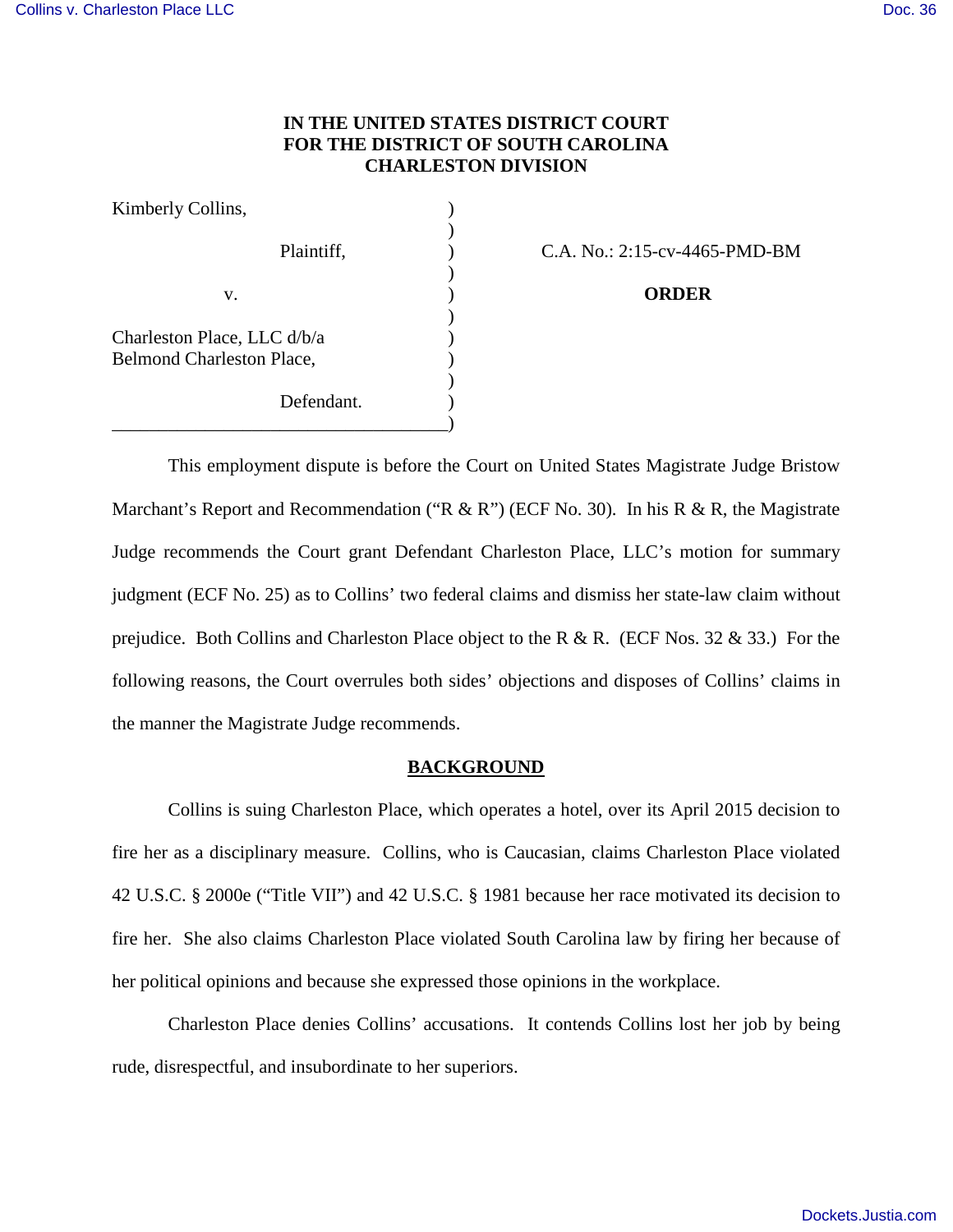Following discovery, Charleston Place moved for summary judgment on all three of Collins' claims. After the parties briefed the motion, the Magistrate Judge prepared his R & R. In the R & R, the Magistrate Judge recommended granting summary judgment on Collins' two federal claims because Collins has failed to demonstrate a genuine issue of material fact on a key element of her claims. As for the state-law claim, the Magistrate Judge recommended that the Court decline to exercise supplemental jurisdiction and dismiss the claim without prejudice so that Collins may sue in state court.

Both sides objected to the R  $\&$  R. Collins objected to the Magistrate Judge's analysis of her federal claims. Charleston Place objected to the Magistrate Judge's recommendation to dismiss Collins' state-law claim. Each side responded to the other's objections. With Charleston Place's motion and the objections now fully briefed, this matter is ripe for consideration.

#### **STANDARD OF REVIEW**

The Magistrate Judge makes only a recommendation to this Court. The  $R \& R$  has no presumptive weight, and the responsibility for making a final determination remains with the Court. *Mathews v. Weber*, 423 U.S. 261, 270–71 (1976). This Court must conduct a de novo review of any portion of the R & R to which a timely, specific objection is made, and the Court may accept, reject, or modify the Magistrate Judge's findings and recommendations in whole or in part. *Id.*

#### **DISCUSSION**

The Court addresses the objections according to the type of claim involved.

### **I. Collins' Federal Claims**

 Collins' Title VII claim and her § 1981 claim both turn on the same allegation: that Charleston Place engaged in racial discrimination. Plaintiffs asserting such claims may defeat

2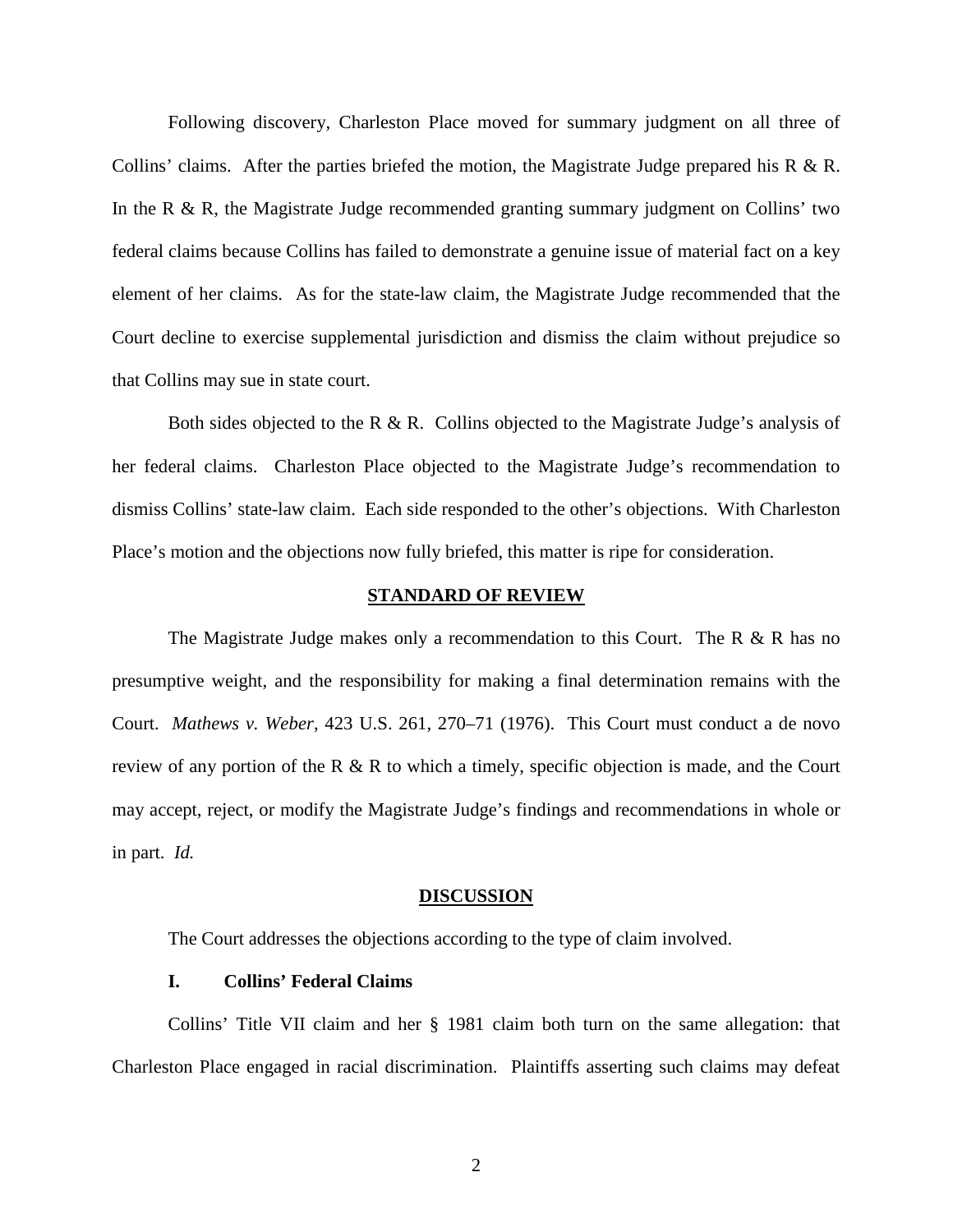summary judgment motions either by presenting direct evidence of racial discrimination in the firing or by presenting indirect evidence of discrimination that satisfies the framework the Supreme Court laid out in *McDonnell Douglas Corp. v. Green*, 411 U.S. 792 (1973). *E.g.*, *Shun-Lung Chao v. Int'l Bus. Mach. Corp.*, 424 F. App'x 259, 260 (4th Cir. 2011) (per curiam); *Ferguson v. Waffle House, Inc.*, 18 F. Supp. 3d 705, 718 (D.S.C. 2014); *see also Lewis v. Cent. Piedmont Cmty. Coll.*, 689 F.2d 1207, 1209 n.3 (4th Cir. 1982) (stating the *McDonnell Douglas* framework applies to claims brought under Title VII and under § 1981).

 Collins has not offered any direct evidence of discrimination. She has instead focused on the *McDonnell Douglas* framework, which has three steps. *Guessous v. Fairview Prop. Investments, LLC*, 828 F.2d 208, 216 (4th Cir. 2016). First, the plaintiff must establish a *prima facie* case of discrimination. *Merritt v. Old Dominion Freight Line, Inc.*, 601 F.3d 289, 294 (4th Cir. 2010) (citing *Tex. Dep't of Cmty. Affairs v. Burdine*, 450 U.S. 248, 252–53 (1981)). To establish a *prima facie* case of racially discriminatory employee discipline, a plaintiff must show that: (1) she is a member of a protected class; (2) she was qualified for her job and her job performance was satisfactory; (3) she was fired; and "(4) other employees who are not members of the protected class were retained under apparently similar circumstances." *Bryant v. Bell Atl. Md., Inc.*, 288 F.3d 124, 133 (4th Cir. 2002). Second, after the plaintiff establishes a *prima facie* case, the defendant must produce evidence of a legitimate, non-discriminatory reason for discharging the employee. *McDonnell Douglas*, 411 U.S. at 802. Finally, if the defendant meets that burden, the plaintiff must then come forward with evidence that the defendant's proffered reasons "were not its true reasons, but were a pretext for discrimination." *Reeves v. Sanderson Plumbing Prods., Inc.*, 530 U.S. 133, 143 (2000). At that third step, the plaintiff's burden to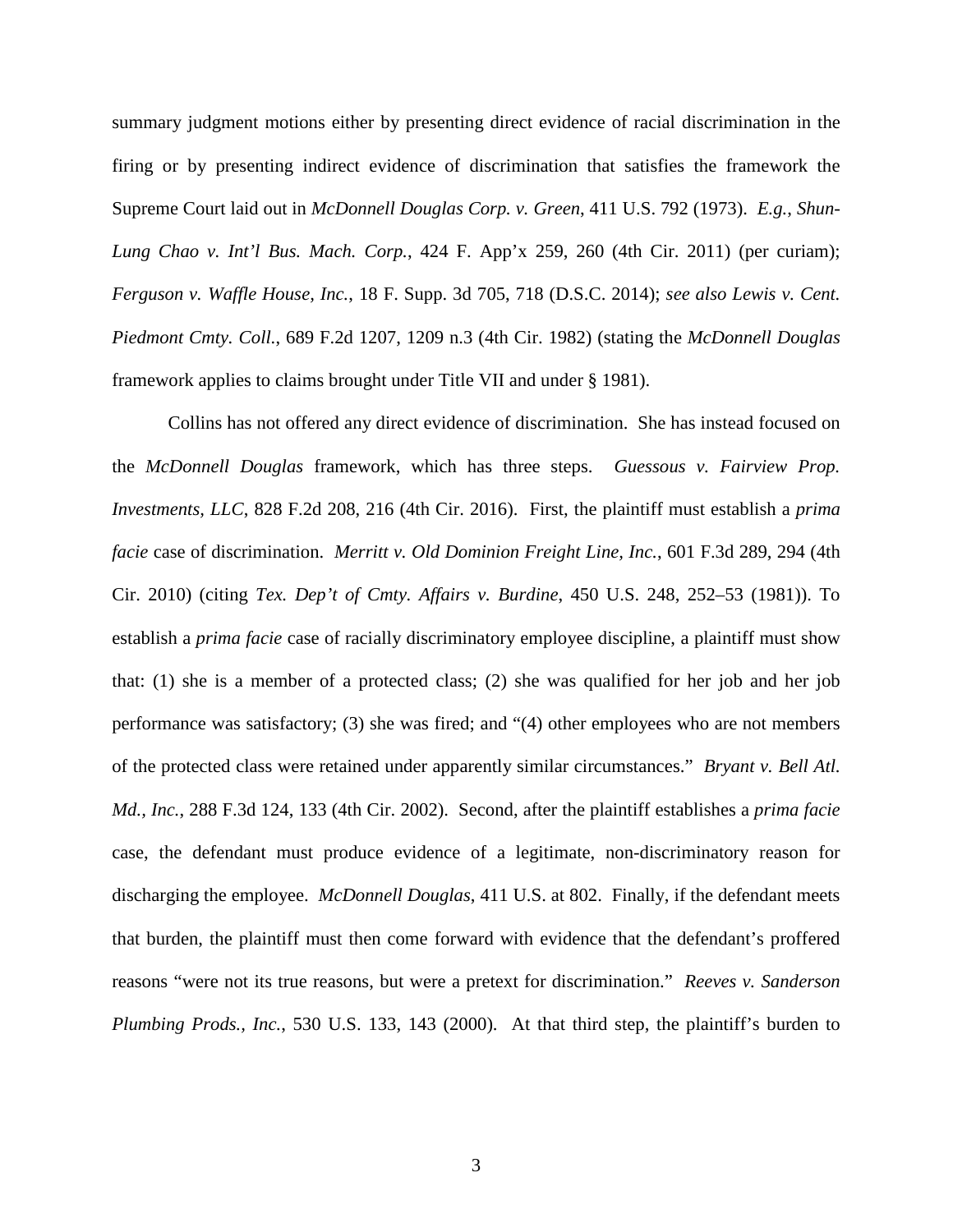demonstrate pretext merges with her ultimate burden of persuading the court that she has been the victim of intentional discrimination. *Burdine*, 450 U.S. at 256.

In this case, the Magistrate Judge stopped his analysis at step one. Although he determined that Collins has met her burden of production for the first three prongs of the *prima facie* case, he also determined that Collins has failed to demonstrate a genuine issue of material fact for the fourth prong. Collins' objections relate to that latter determination.

The Court need not address Collins' objections. Even if she has met her burden of production for all prongs of the first *McDonnell Douglas* step, she has not done so for the third.

Charleston Place asserts it fired Collins because of her unprofessional behavior—namely, exhibiting rudeness, insubordination, and disrespect towards her superiors. Evidence in the record supports that position. The burden therefore shifts back to Collins to come forward with evidence that would enable a reasonable jury to decide both that the Charleston Place's statement of why it fired her was false, and that discrimination was the real reason it fired her. *See Holland v. Washington Homes, Inc.*, 487 F.3d 208, 218 (4th Cir. 2007) (citation omitted). She must prove both because "[i]t is not enough . . . to *dis* believe the employer; the factfinder must *believe* the plaintiff's explanation of intentional discrimination." *St. Mary's Honor Ctr. v. Hicks*, 509 U.S. 502, 519 (1993) (emphasis in original); *see also id.* at 524 (stating proof that the employer's proffered reason for firing the plaintiff "is unpersuasive, or even obviously contrived, does not necessarily establish" that the employer engaged in unlawful discrimination).

In *Reeves*, the Supreme Court stated that, "[i]n appropriate circumstances," a plaintiff can satisfy this dual burden of production with the evidence of her *prima facie case* and "sufficient evidence . . . that the employer's asserted justification is false." *Reeves*, 530 U.S. at 148. One of the key premises for its holding was that "once the employer's justification has been eliminated,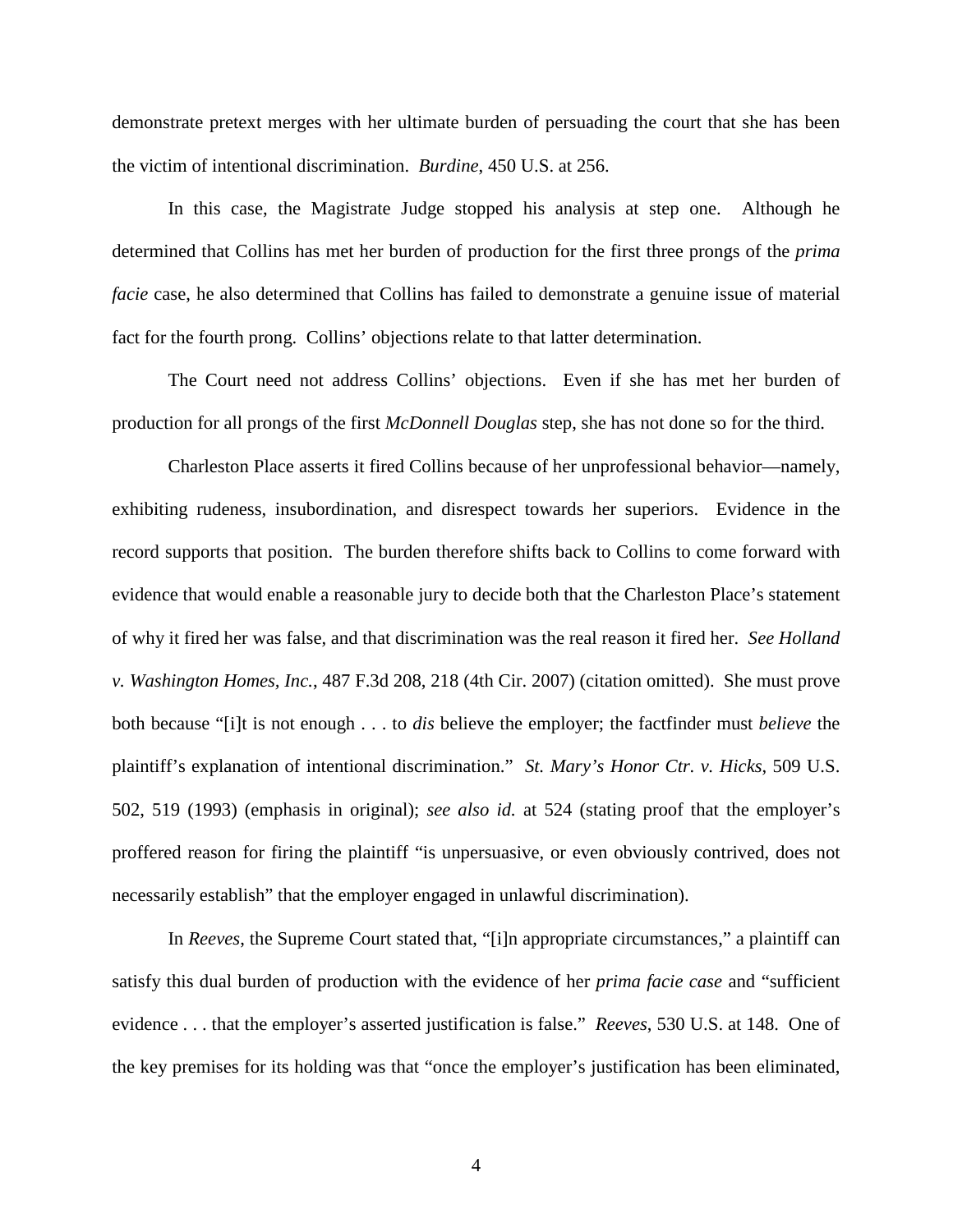discrimination may well be the most likely alternative explanation." *Id.* at 147. For that reason, the Supreme Court cautioned that "[c]ertainly there will be instances where, although the plaintiff has established a *prima facie* case and set forth sufficient evidence to reject the defendant's explanation, no rational factfinder could conclude that the action was discriminatory." *Id.* at 148. Rather than attempt to catalog all such instances, *see id.* at 149, the Supreme Court suggested courts consider "a number of factors" on that issue, including "the strength of the plaintiff's *prima facie* case, the probative value of the proof that the employer's explanation is false, and any other evidence that supports the employer's case and that properly may be considered on a motion for judgment as a matter of law," *id.* at 148–49; *see also E.E.O.C. v. Siemens Maint. Servs., LLC*, No. 3:07-cv-1769-JFA, 2009 WL 363213, at \*4–5 (D.S.C. Feb. 10, 2009) (applying the *Reeves* factors to motion for summary judgment). Guided by those factors, the Court considers the record.

Collins was fired after a conversation she had at the hotel with three of her superiors, who were African-American. During that exchange, Collins expressed her opinions on a Black Lives Matter protest that had just taken place in the hotel, the recent police shooting of an African-American in nearby North Charleston, the prior year's police shooting of another African-American in Missouri and its aftermath, diversity training that Charleston Place employees had attended several months earlier, and the state of race relations during the Obama presidency. Her comments were not well-received.

The person who made the decision to fire Collins was Paul Stracey, a Caucasian for whom Collins worked directly. Stracey was out of town the day of the incident. After he returned, he spoke with each of the three African-American employees. According to Stracey, the supervisors told him the substance of Collins' remarks but also described Collins as acting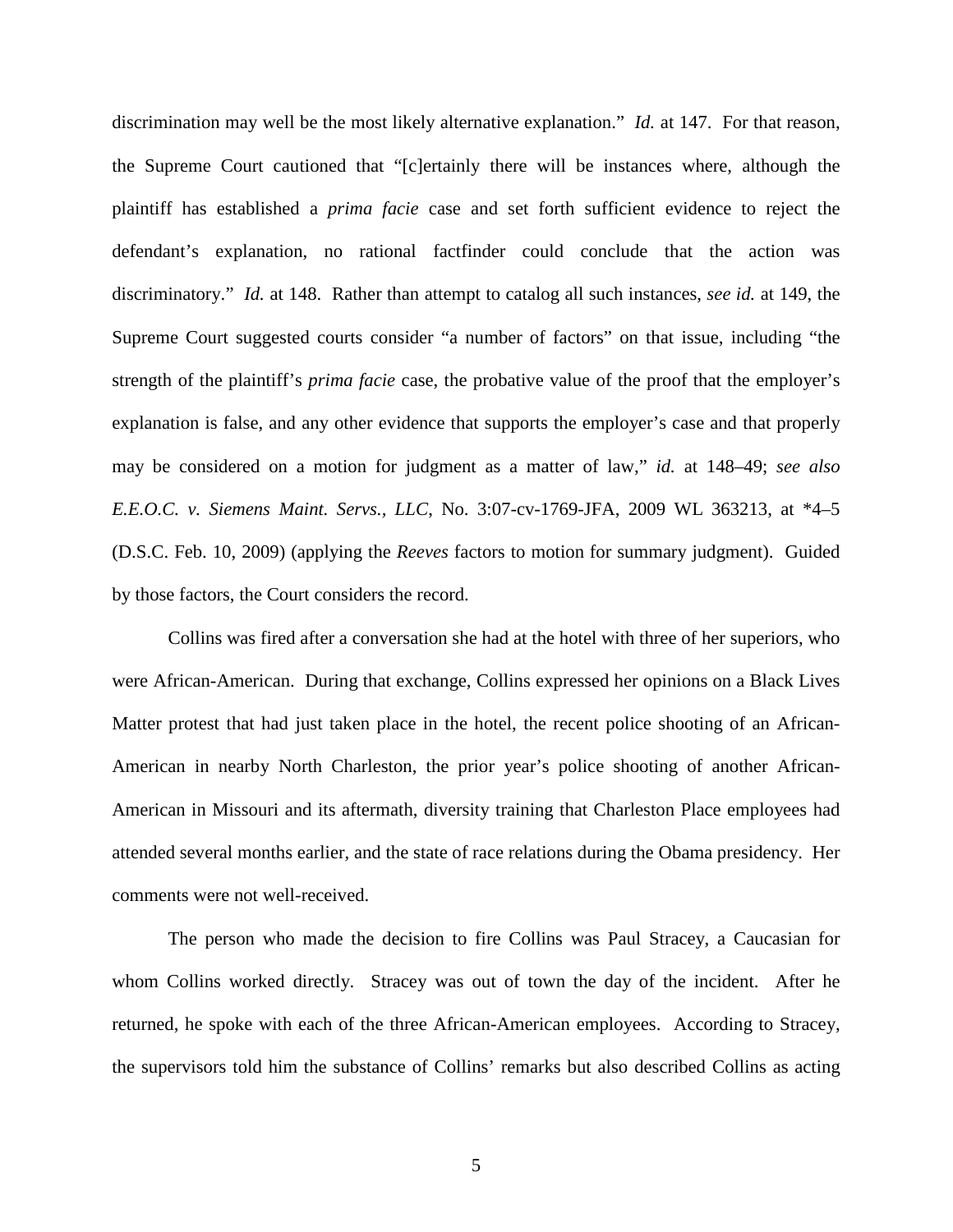belligerently, yelling at them and wagging her finger in one person's face. Stracey also heard from Geno Matesi, a Caucasian manager with whom Collins had spoken just after the incident. Matesi told Stracey that Collins had come to him, described what had occurred, and expressed fear that she would be fired. In his deposition, Stracey testified that the account of the incident Matesi relayed to him matched what Stracey had heard from the other three employees. Stracey never got an account of the incident directly from Collins.

Based on the information he received, Stracey testified, he decided to fire Collins because she was hostile and disrespectful to superiors. Stracey denied, however, that the substance of Collins' comments played any role in his decision. He testified he was focused not on *what* she said, but *how* she said it.

Ample evidence, however, indicates that Stracey *did* base his decision on what Collins said. For example, before Stracey fired Collins, he suspended her. Collins testified in her deposition that when Stracey suspended her, he said that, as his assistant, she could not express her political opinions in the hotel. Stracey corroborated that testimony in his own deposition, saying he told Collins "I can't have someone representing the office, you know, I can't have someone that is an extension of our office walking around making, you know, having a—you know, judgments on behalf of my office." (Def.'s Mem. Supp. Mot. Summ. J., Ex. B, Tr. of Stracey Dep., ECF No. 25-3, at p. 187.) Additionally, one of the African-Americans involved in the incident was Leon Scott, who Collins assisted.<sup>[1](#page-5-0)</sup> Two days after the incident, Scott sent Stracey an email describing some of Collins' comments and calling "[*w*]*hat* she said" "offensive and wrong," "intended to hurt," and "despicable, distasteful, embarrassing, and hurtful." (Def.'s Mem. Supp. Mot. Summ. J., Ex. J, Scott email, ECF No. 25-11 (emphasis added).) Stracey had that email before he took action against Collins. When viewed in the light most favoring Collins,

\_\_\_\_\_\_\_\_\_\_\_\_\_\_\_\_\_\_\_\_\_\_\_\_\_\_\_\_\_\_\_\_\_\_\_\_\_\_\_\_\_\_\_\_\_\_\_\_\_\_\_\_\_\_\_\_\_\_\_\_\_\_\_\_\_\_\_\_\_\_\_\_\_\_\_\_\_\_

<span id="page-5-0"></span><sup>1.</sup> Collins assisted several management-level employees, including Scott and Stracey.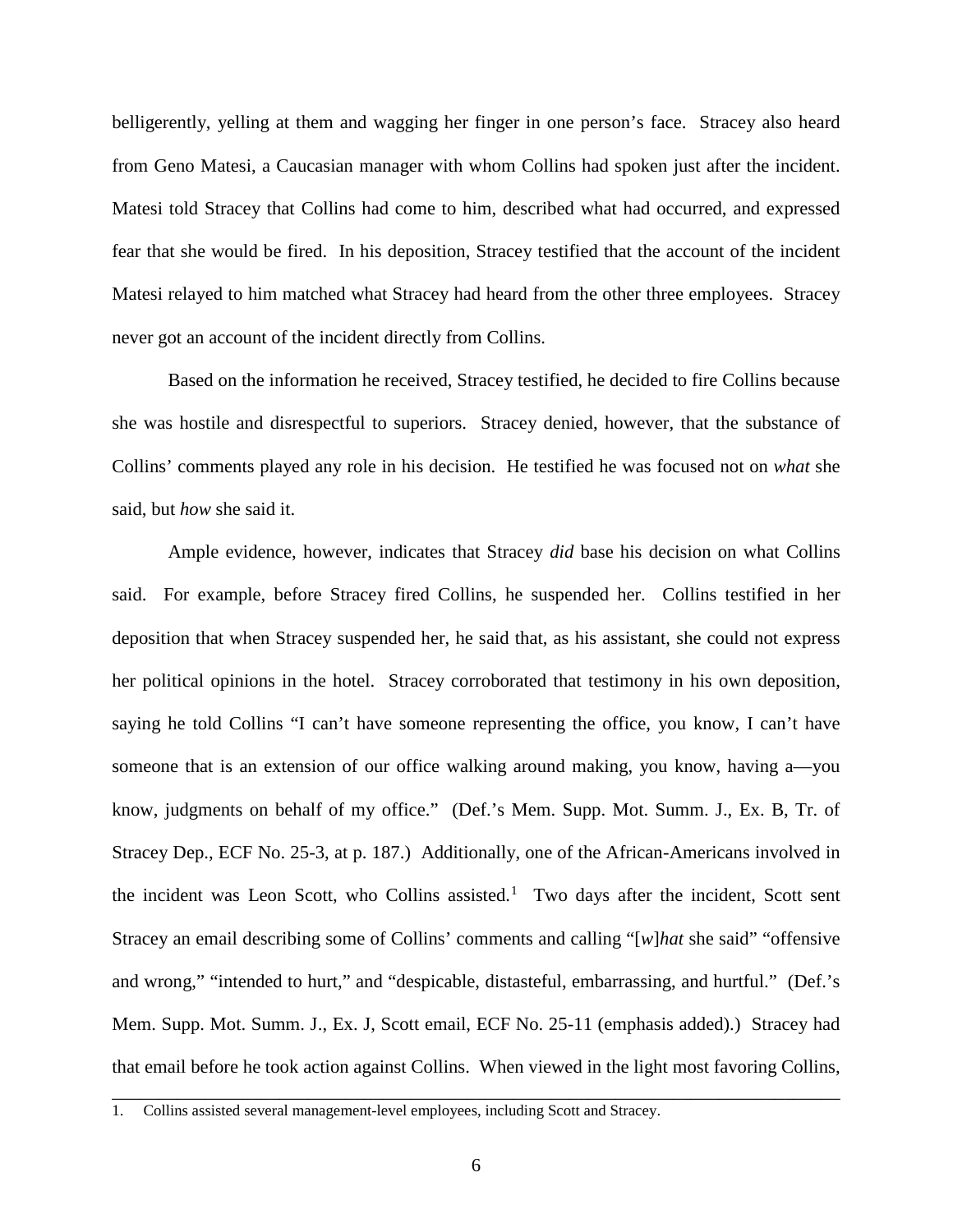*see Perini Corp. v. Perini Constr., Inc.*, 915 F.2d 121, 124 (4th Cir. 1990), the record does tend to show that Charleston Place's explanation for firing her is pretext—but not for racial discrimination. Rather, once Charleston Place's explanation is disregarded, "the most likely alternative explanation," *Reeves*, 530 U.S. at 147, is that Stracey fired Collins for expressing her views on sensitive topics. That might be content or even viewpoint discrimination. However, neither Title VII nor § 1981 prohibit such conduct.

In contrast, the record does not support more than a remote possibility that Stracey fired Collins because of her race. First, the fact that Stracey and Collins are both Caucasian cuts heavily against her assertions. *See, e.g.*, *Miller-Jones v. Prince George's Cmty. Coll.*, No. 16- 2005, 2017 WL 2462791, at \*1 (4th Cir. June 7, 2017) (per curiam) ("An assertion of pretext is less believable" where the decision-makers consist "individuals of the same protected class as the plaintiff."); *Coggins v. Gov't of D.C.*, 173 F.3d 424, 1999 WL 94655, at \*4 (4th Cir. 1999) (unpublished table decision) ("The fact that both Krull and Gibbons, first and third in Coggins' chain-of-command, are both Caucasian makes any anti-Caucasian bias unlikely."); *Taylor v. CNA Corp.*, 782 F. Supp. 2d 182, 198 (E.D. Va. 2010) ("[A]n allegation of discrimination loses persuasiveness when a key player in the disciplinary process falls within the same protected class as the plaintiff."). Second, Stracey and Collins worked closely together for twenty years. They had, as Stracey put it, an "amazing" working relationship, and he consistently gave her soaring performance reviews. When Stracey fired Collins, they cried and hugged. The Court fails to see how, on this record, a rational jury could determine that Stracey would cause himself personal anguish, and deny himself the aid of a long-trusted assistant, because of the color of Collins' skin (which matched his own). Finally, Charleston Place replaced Collins with another Caucasian female. *See Miles v. Dell, Inc.*, 429 F.3d 480, 488 (4th Cir. 2005) ("[W]hen someone within her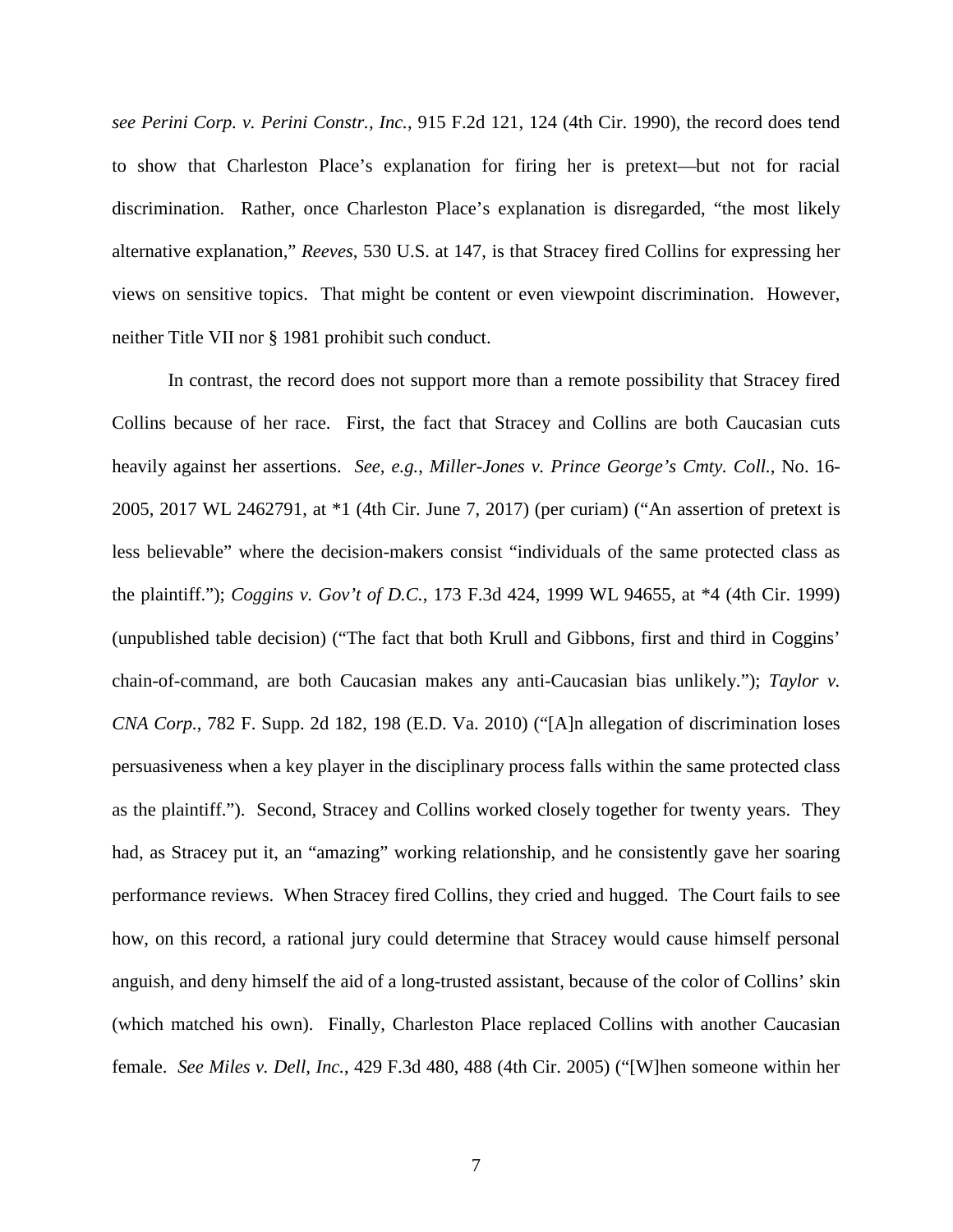protected class is hired as a replacement, that fact ordinarily gives rise to an inference that the defendant did not fire the plaintiff because of her protected status."). Even assuming Collins established a *prima facie* case, the potential inference of discrimination to be drawn from the comparator evidence on which she has based her case is quite weak. Particularly when viewed in conjunction with the evidence that Collins' opinions motivated her firing, the above facts collectively blunt any such inference to the point that no reasonable jury could conclude that Charleston Place's proffered reason for firing Collins is pretext for racial discrimination.

Collins maintains she has presented a strong case of pretext. She first stresses that, contrary to Charleston Place's assertions, she was not aggressive or loud during the incident. However, whether she in fact acted as Charleston Place alleges is not the central question. Rather, what matters is what information Stracey had before him when he fired Collins. *See Evans v. Techs. Applications & Serv. Co.*, 80 F.3d 954, 960–61 (4th Cir. 1996) ("It is the perception of the decision maker which is relevant, not the self-assessment of the plaintiff." (internal quotations omitted)). As the Magistrate Judge noted in his  $R \& R$ , nothing in the record indicates Stracey decided to fire Collins knowing she may have acted calmly while expressing her opinions. To the contrary, everyone who described the incident to Stracey indicated Collins used disrespectful gestures and tones during the incident.

Collins counters that Stracey would have heard differently if he had asked for Collins' side of the story. She contends that Stracey's failure to interview her was one of several deviations from Charleston Place's standard procedures for investigating and punishing employee misconduct and that those deviations prove pretext. The Court disagrees. First, as to the failure to interview, it is not at all clear that company policy required Stracey to hear from Collins before he acted. *Cf. Palomino v. Concord Hosp. Enters. Co.*, 126 F. Supp. 3d 647, 655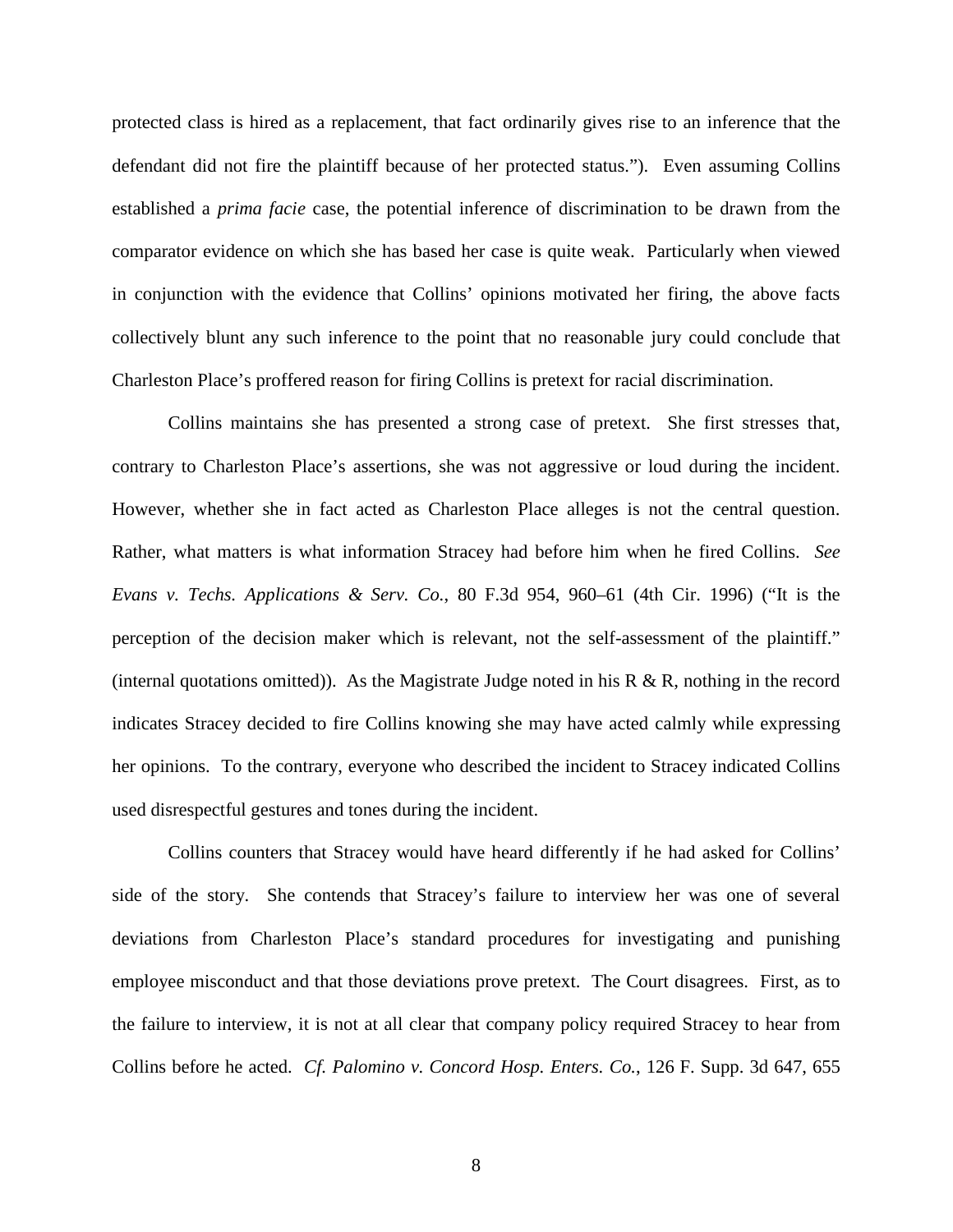(D.S.C. 2015) (rejecting plaintiff's argument that failure to interview her demonstrated pretext; she offered no evidence that company was required to do so). Regardless, Stracey testified he *did* get Collins' version of events through Matesi, who claimed to be relaying what Collins told him (Matesi). While the better course might have been to speak directly with Collins, nothing in the record indicates Stracey had reason to doubt the accuracy of Matesi's report. *See E.E.O.C. v. Clay Printing Co.*, 955 F.2d 936, 946 (4th Cir. 1992) ("It is not . . . the function of this court to second guess the wisdom of business decisions.").

Second, and more broadly, "courts have generally recognized that an employer's unfair deviation from its own termination procedures or its failure to adhere to common notions of fairness in the termination process is not probative of discriminatory intent and cannot show pretext." *Addison v. CMH Homes, Inc.*, 47 F. Supp. 3d 404, 421 (D.S.C. 2014); *see also Duggan v. Sisters of Charity Providence Hosps.*, 663 F. Supp. 2d 456, 470 n.6 (D.S.C. 2009) (rejecting plaintiff's attempt to establish pretext by pointing out that the defendant rushed to judgment to terminate him, failed to interview witnesses or the plaintiff himself, failed to follow its own policy, and failed to consult with the plaintiff's supervisor before deciding to terminate him); *Butler v. Berkeley Cty. Sch. Dist.*, No. 2:98-cv-369-11, 2000 WL 33158371, at \*5 (D.S.C. Mar. 29, 2000) ("[E]ven if the defendants did not follow all the procedures, the mere fact that an employer did not follow its own procedures does not suggest that an employer was motivated by illegal discriminatory intent." (citation omitted)), *aff'd*, 238 F.3d 410 (4th Cir. 2000) (unpublished table decision). To the extent any of Charleston Place's other purported deviations could suggest dissembling, that evidence would not allow a jury to conclude Collins' race, rather than her opinions, was what really motivated Stracey to fire her.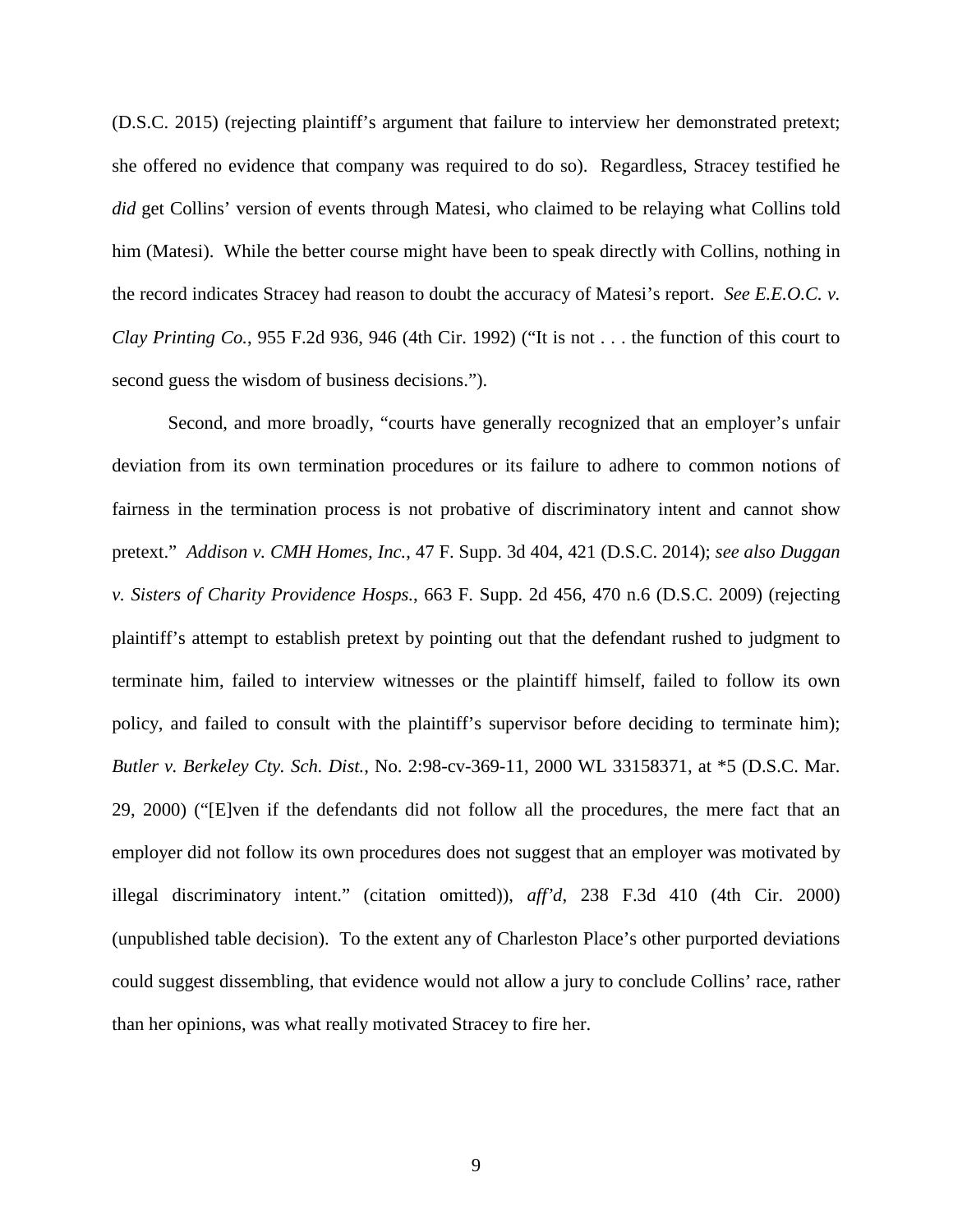Finally, Collins asserts Charleston Place changed its story after it fired her. According to Collins, Charleston Place did not cite disrespect or insubordination as the reason for firing her until after her attorney sent it a letter accusing it of political and racial discrimination; before that, the only explanation she had received was Stracey's comment that he could not have her expressing political opinions. "The fact that an employer has offered inconsistent post-hoc explanations for its employment decisions is probative of pretext." *Dennis v. Columbia Colleton Med. Ctr.*, 290 F.3d 639, 647 (4th Cir. 2002) (citing *E.E.O.C. v. Sears Roebuck & Co.*, 243 F.3d 846, 852–53 (4th Cir. 2001)). *Dennis* and *Sears Roebuck*, on which Collins relies, are distinguishable. Each involved a company offering multiple post-hoc explanations that, although inconsistent with one another, would have individually been legitimate reasons for the company's action. *See Dennis*, 290 F.3d at 646; *Sears Roebuck*, 243 F.3d at 852–53. Here, however, Charleston Place has offered just one legitimate, post-hoc rationale; meanwhile, the explanation that Stracey contemporaneously gave Collins might not be legitimate under state law. *See* S.C. Code Ann. § 16-17-560 (making it a misdemeanor to fire someone because of her political opinions or for exercising constitutionally protected political rights and privileges); *Culler v. Blue Ridge Elec. Coop., Inc*., 422 S.E.2d 91, 93 (S.C. 1992) (holding people fired in violation of section 16-17-560 have a civil cause of action against their employer for wrongful discharge). *But see Vanderhoff v. John Deere Consumer Prods., Inc.*, No. 3:02-cv-685-22, 2003 WL 23691107, at  $*2$  (D.S.C. Mar. 13, 2003) (holding the statute "extends only to matters directly related to the executive, legislative, and administrative branches of Government, such as political party affiliation, political campaign contributions, and the right to vote" and does not cover all opinion and expression on matters of public concern that enjoy constitutional protection). While a jury might reasonably cast aside Charleston Place's later-offered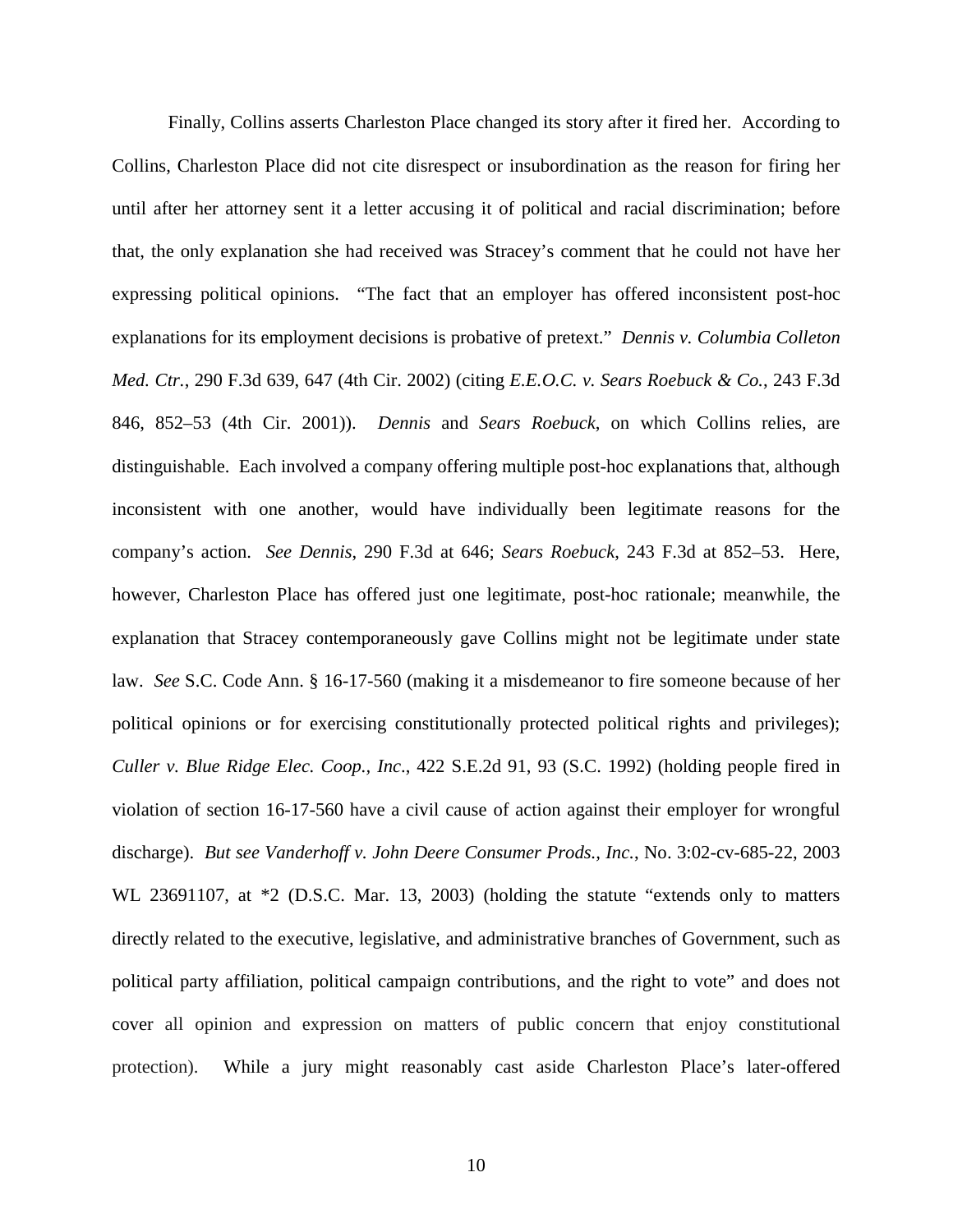insubordination explanation as suspiciously convenient, the record presented here would not similarly enable the jury to conclude that Charleston Place may have falsely exposed itself to civil and criminal liability in state court in order to mask racial discrimination.

 In sum, Collins has not presented a genuine issue of material fact as to the third *McDonnell Douglas* step. Consequently, Collins' objections are overruled as immaterial.

As indicated above, the ultimate question in an employment discrimination case is whether the employer intentionally discriminated against the plaintiff on a prohibited basis. *Reeves*, 530 U.S. at 146. Indeed, the *McDonnell Douglas* framework "exists solely to facilitate determination" of that question. *Proud v. Stone*, 945 F.2d 796, 798 (4th Cir. 1991); *see also*  Laing v. Fed. Exp. Corp., 703 F.3d 713, 722 (4th Cir. 2013) (reminding courts considering summary judgment motions to "resist the temptation to become so entwined in the intricacies" of the framework lest they lose focus on whether the plaintiff has demonstrated a triable issue of fact on "the existence of discrimination *vel non*" (citations and internal quotation marks omitted)). Although the Court has applied the *McDonnell Douglas* framework to this record, it has done so while keeping that ultimate question in mind. After careful review of the record and the applicable law, the Court concludes Collins has failed to establish a "genuine, triable issue," *Celotex Corp. v. Catrett,* 477 U.S. 317, 327 (1986), as to whether Charleston Place discriminated against her on the basis of her race. Therefore, the Court grants Charleston Place summary judgment on Collins' two federal claims.

# **II. Collins' State-Law Claim**

 The Court has supplemental jurisdiction over Collins' state-law claim. *See* 28 U.S.C. § 1367(a). A district court may decline to exercise supplemental jurisdiction when it has dismissed all claims over which it had original jurisdiction. 28 U.S.C.  $\S$  1367(c)(3). The

11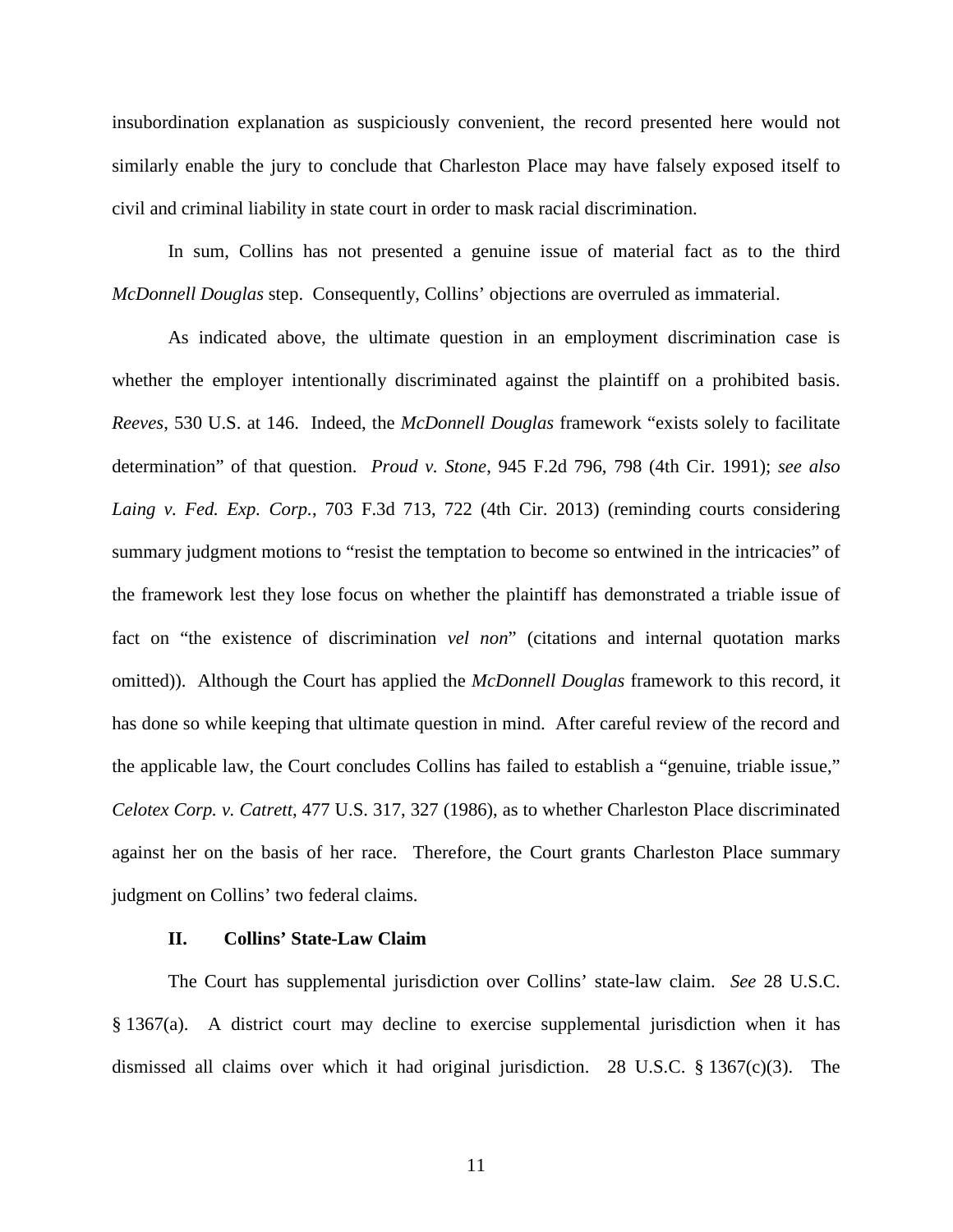Magistrate Judge recommends the Court exercise its discretion and dismiss Collins' one remaining claim without prejudice so she can pursue it in state court.

Charleston Place objects.<sup>[2](#page-11-0)</sup> It contends this Court should dispose of the claim because it is already familiar with the case and because the parties will incur additional costs by litigating in state court. The Court is not persuaded.

In *United Mine Workers v. Gibbs*, the Supreme Court stated:

[P]endent jurisdiction. . . . lies in considerations of judicial economy, convenience and fairness to litigants; if these are not present a federal court should hesitate to exercise jurisdiction over state claims, . . . . Needless decisions of state law should be avoided both as a matter of comity and to promote justice between the parties, by procuring for them a surer-footed reading of applicable law. Certainly, if the federal claims are dismissed before trial, even though not insubstantial in a jurisdictional sense, the state claims should be dismissed as well.

383 U.S. 715, 726 (1966). "Thus, the court should weigh the interests of comity and federalism to determine 'the most appropriate course of action.'" *Doe v. Georgetown Cty*. *Sch. Dist.*, No. 2:14-cv-1873-DCN, 2015 WL 5923610, at \*9 (D.S.C. Oct. 9, 2015) (quoting *Clinton v. Cty. of York*, 893 F. Supp. 581, 588 (D.S.C. 1995)).

 Federalism concerns weigh particularly heavy here. Collins' state-law cause of action is for wrongful discharge in violation of public policy. *See Lawson v. S.C. Dep't of Corr.*, 532 S.E.2d 259, 260–61 (S.C. 2000) (describing that cause of action's basic parameters). She premises her claim on South Carolina Code section 16-17-560, which criminalizes firing someone "because of political opinions or the exercise of political rights and privileges guaranteed to every citizen by the Constitution and laws of the United States or by the Constitution and laws of [South Carolina]." Collins alleges she was terminated because she

\_\_\_\_\_\_\_\_\_\_\_\_\_\_\_\_\_\_\_\_\_\_\_\_\_\_\_\_\_\_\_\_\_\_\_\_\_\_\_\_\_\_\_\_\_\_\_\_\_\_\_\_\_\_\_\_\_\_\_\_\_\_\_\_\_\_\_\_\_\_\_\_\_\_\_\_\_\_

<span id="page-11-0"></span><sup>2.</sup> Originally, both sides objected: Charleston Place wanted the Court to grant summary judgment on the claim, and Collins wanted this Court to hold a trial on it. Later, however, Collins agreed that if this Court grants summary judgment on her federal claims, her state claim should proceed in state court.